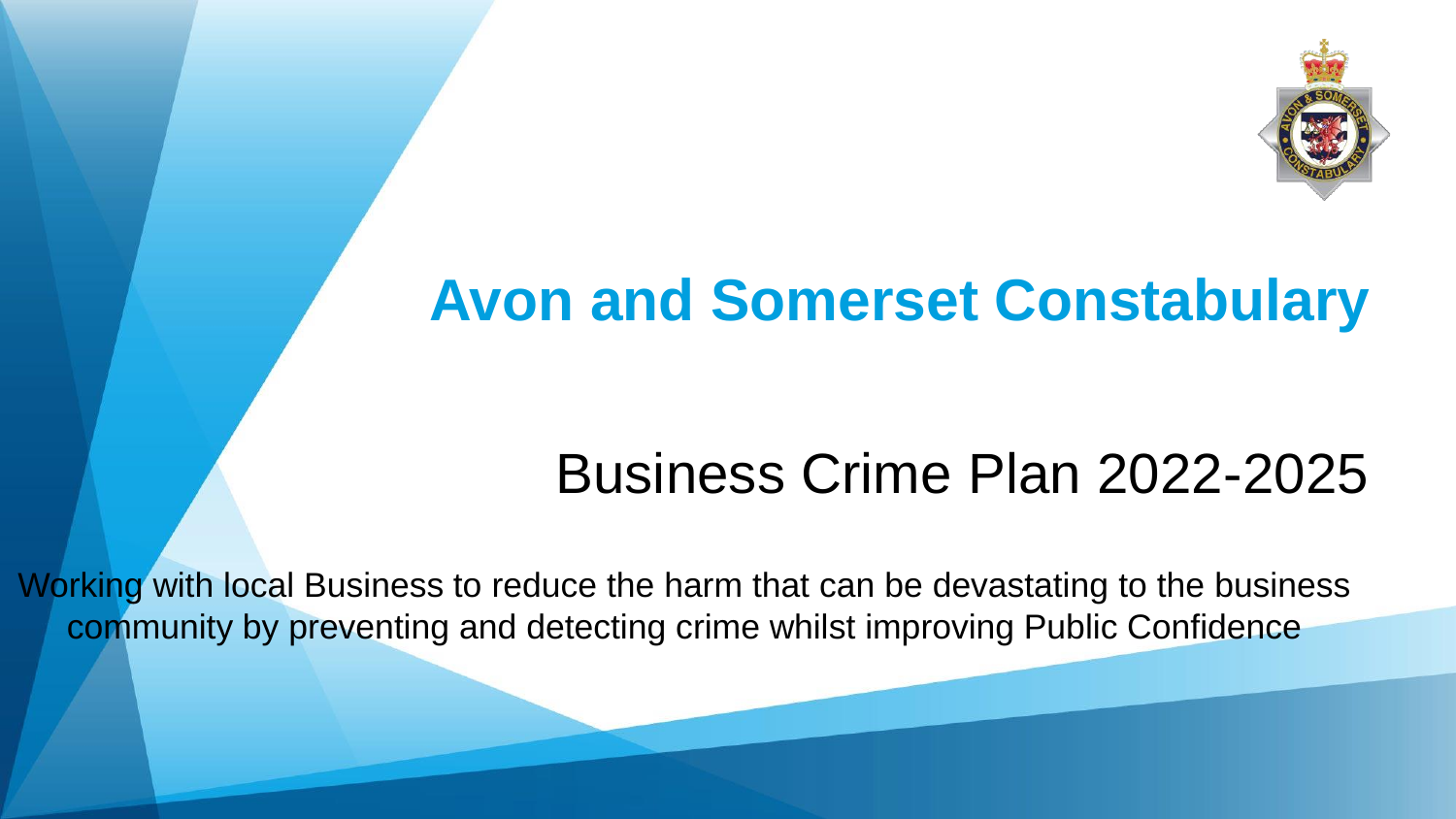

Following consultation by the National Business Crime Centre (NBCC), the National Police Chiefs' Council has agreed the following definition for business crime, coming in to effect from June 2019.

#### **Any criminal offence where a business, or person in the course of their employment, and because of that employment, is the victim.**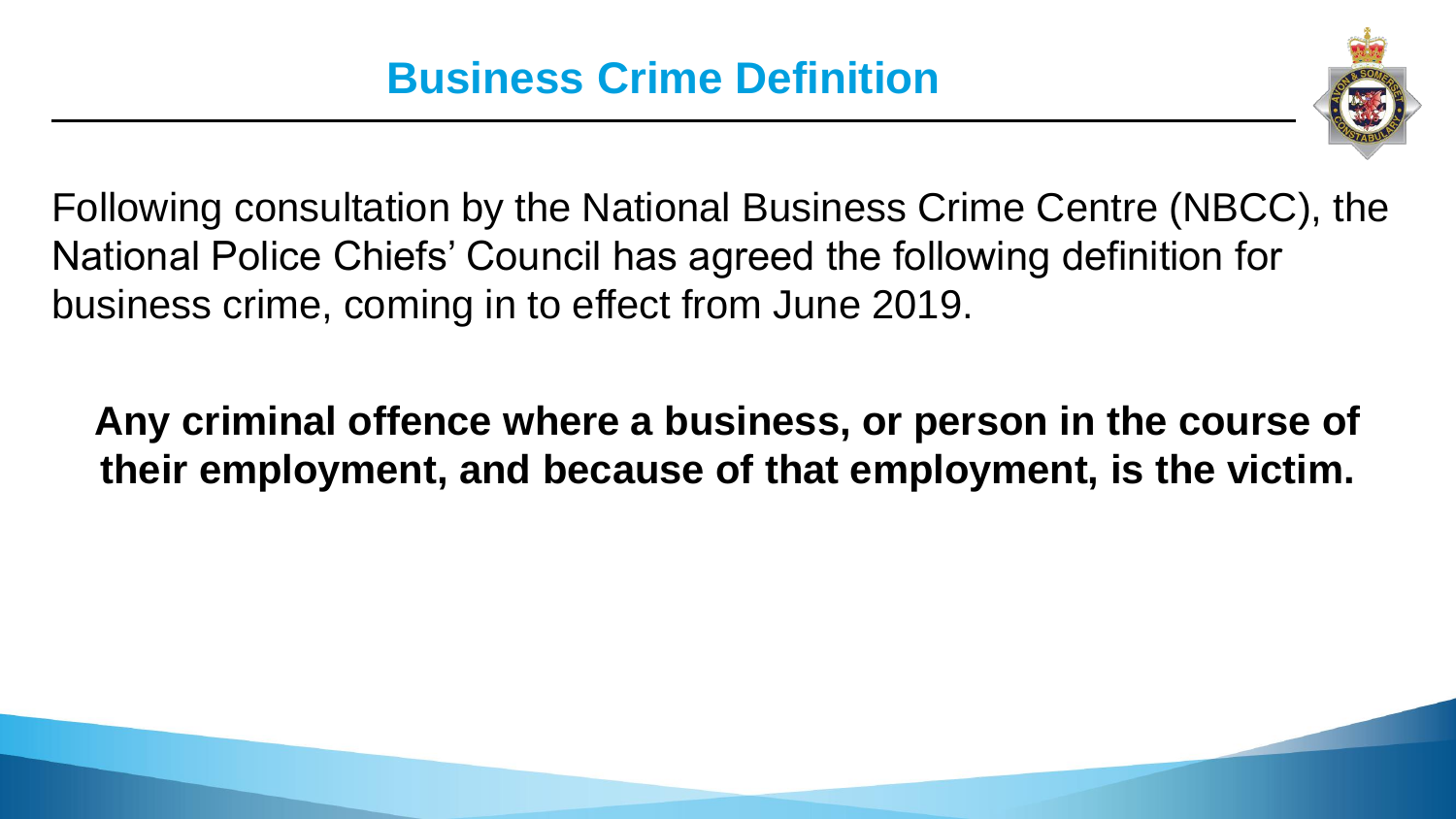

The progress of this plan will be monitored and measured through the use of Crime Data Analysis and Community Satisfaction, by utilising Qlik Sense and receiving feedback form our Business Community.

This monitoring process will be carried out on a yearly basis and reported back to ASC and Business Community through the Constabulary Management Board and Business Crime Forum. A current assessment of performance has been captured and will be used to measure future success against.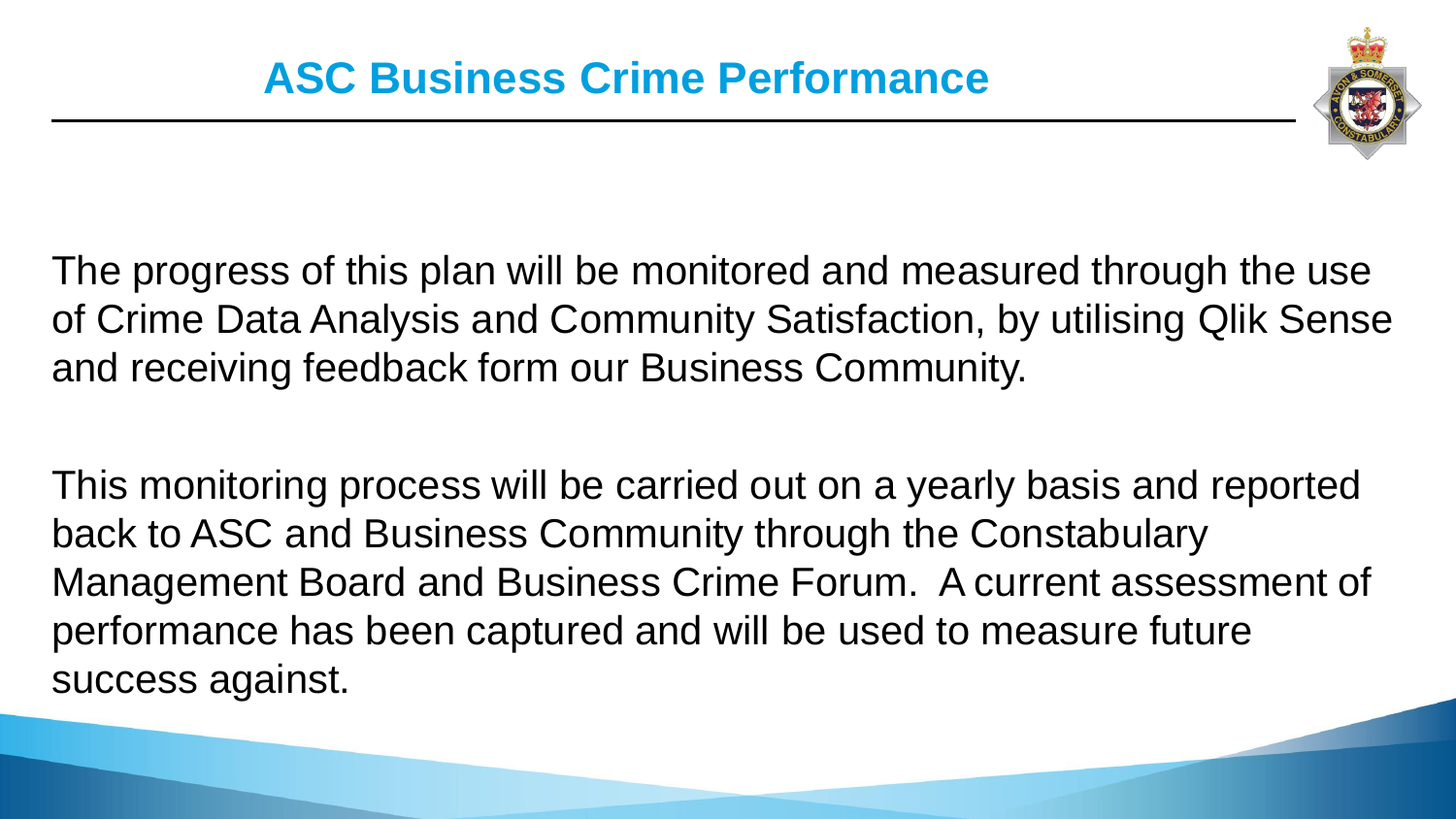### **Business Crime core thematic Pillars**



| <b>Partnership/</b>                                                                                                                                                                                                                                                                                                                                                                                              | <b>Crime &amp;</b>                                                                                                                                                                                                                                                                                                                                                                                                  | <b>Crime</b>                                                                                                                                                                                                                  | <b>Counter</b>                                                                                                                      |
|------------------------------------------------------------------------------------------------------------------------------------------------------------------------------------------------------------------------------------------------------------------------------------------------------------------------------------------------------------------------------------------------------------------|---------------------------------------------------------------------------------------------------------------------------------------------------------------------------------------------------------------------------------------------------------------------------------------------------------------------------------------------------------------------------------------------------------------------|-------------------------------------------------------------------------------------------------------------------------------------------------------------------------------------------------------------------------------|-------------------------------------------------------------------------------------------------------------------------------------|
| <b>Response</b>                                                                                                                                                                                                                                                                                                                                                                                                  | <b>Disorder</b>                                                                                                                                                                                                                                                                                                                                                                                                     | <b>Prevention</b>                                                                                                                                                                                                             | <b>Terrorism</b>                                                                                                                    |
| Response – Timely<br>1.<br>& Effective<br>2.<br>Demand<br>Management<br><b>Local Engagement</b><br>3.<br><b>Strategy</b><br>Data Sharing<br>4.<br><b>GDPR</b> compliant<br><b>Effective Incident</b><br>5 <sub>1</sub><br>reporting<br>Focus on Harm not<br>6.<br>financial impact<br><b>BCRP</b> integration<br>$7_{\scriptscriptstyle{\cdot}}$<br>Partnership<br>8.<br>calibration<br><b>Victim Care</b><br>9. | <b>Retail theft</b><br>1.<br>2.<br>Violence against<br><b>Retail workers</b><br>Fraud / Cyber<br>3 <sub>1</sub><br>Crime<br><b>Anti Social</b><br>4.<br><b>Behaviour</b><br><b>Street Community</b><br>$\bullet$<br><b>Begging</b><br>$\bullet$<br>Drug & Alcohol<br>$\bullet$<br>abuse<br>Graffiti<br>$\bullet$<br><b>Organised Crime</b><br>5.<br>6.<br><b>Night Time</b><br>Economy<br>7.<br>Crime Investigation | <b>Offender</b><br>$1_{-}$<br>Management<br>approach<br>Use of ASB<br>2.<br>Legislation<br><b>Target Hardening</b><br>3.<br><b>CCTV</b><br>4.<br>5.<br>Local problem<br><b>Solving Plans</b><br>Partnership<br>6.<br>Training | CTSA's<br>1 <sub>1</sub><br><b>Crowded Place</b><br>2.<br>Management<br><b>ACT Awareness</b><br>3.<br><b>Project Servator</b><br>4. |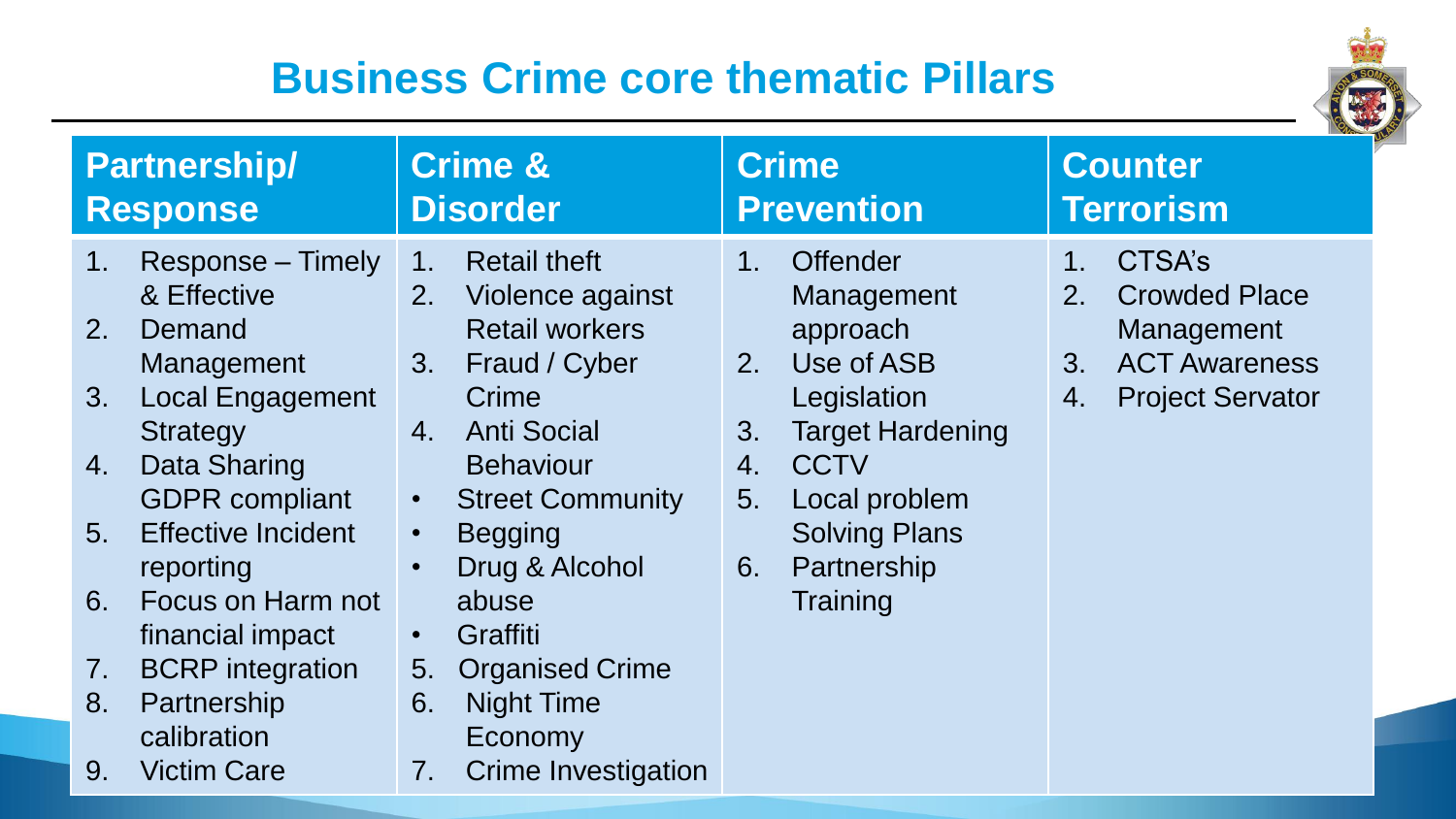## **How will we achieve this?**



| <b>Partnership &amp; Response</b> |                                                                         | <b>Crime and Disorder</b> |                                                                                               |
|-----------------------------------|-------------------------------------------------------------------------|---------------------------|-----------------------------------------------------------------------------------------------|
|                                   | Develop deployment Policy focussed on harm<br>caused not Financial loss | $\bullet$                 | Identify & learn from National best practice to<br>disrupt and reduce retail crime            |
|                                   | Local Neighbourhood Policing to establish                               | $\bullet$                 | Raise awareness and focus on the national                                                     |
|                                   | <b>Engagement Strategy and deliver effective</b><br>visible Policing    |                           | issue of Assaults on Retail staff, whilst<br>providing the victims with the care they require |
|                                   | Agree to GDPR compliant data sharing to                                 | $\bullet$                 | Work with local partners to reduce the harm                                                   |
|                                   | maximise enforcement and reduce harm                                    |                           | caused by a wide range of ASB, and utilise                                                    |
|                                   | Develop option for direct crime recording to                            |                           | legislation to reduce the harm caused                                                         |
|                                   | reduce double keying and improve crime                                  | $\bullet$                 | Recognise Organised Retail Crime, and                                                         |
|                                   | reporting                                                               |                           | develop local strategies to target on line                                                    |
|                                   | Develop Local relationships with BCRP's to                              |                           | handling sites to disrupt criminality                                                         |
|                                   | support business community, identifying local                           | $\bullet$                 | Develop effective Crime Investigation                                                         |
|                                   | dedicated Business Crime Leads                                          |                           | implementing direct crime recording, and on                                                   |
|                                   | Work with Partners to build trust and                                   |                           | line CCTV uploading.                                                                          |
|                                   | confidence                                                              |                           | Focus on offenders causing the most harm                                                      |
|                                   | Promote Cyber Resilience Centre membership                              |                           | rather than volume of crime.                                                                  |
|                                   | to safeguard against Cyber attacks                                      |                           |                                                                                               |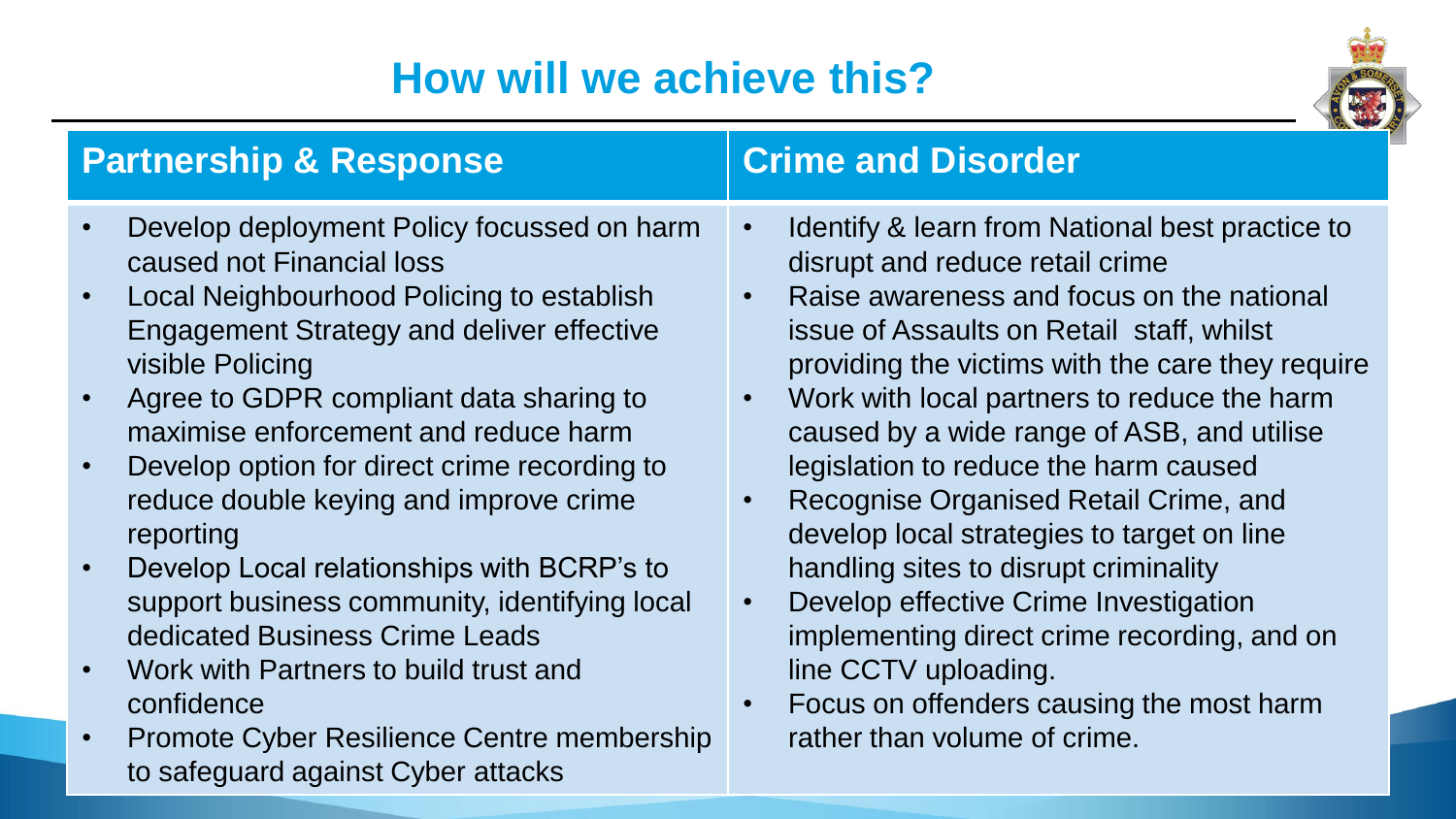## **How will we achieve this?**



- Develop an Offender Management approach to retail crime, utilising ASB legislation reduce harm caused by the most harmful offenders
- Make use of CPNs, CPWs and CBOs to stop crime before it happens
- Working with Crime Reduction Officers to support business to carry out target hardening
- Use CCTV to deploy Police, security and partners to disrupt persons intent on causing harm
- Dedicated Business Crime Lead to work with BCRPs to develop PSPs to recuse crime and harm in high crime areas, and key demand locations
- Support Business and BCRPs to deliver training for staff to disrupt and deter rather than react to Criminal Behaviour
- Develop working practices to maximise use of Shop Net radio systems to prevent crime
- Improve Intelligence sharing and process for persistent offenders and Organised Crime

#### **Crime Prevention Counter Terrorism**

- Work with Counter Terrorism Security Advisors to support local business in all aspects of Counter **Terrorism**
- Work with CTSAs to review Counter Terrorism protective security at crowded spaces
- Deliver regular ACT awareness training through the dedicated Business Crime Leads
- Explore opportunities to expand Project Servator deployments to all BCRP areas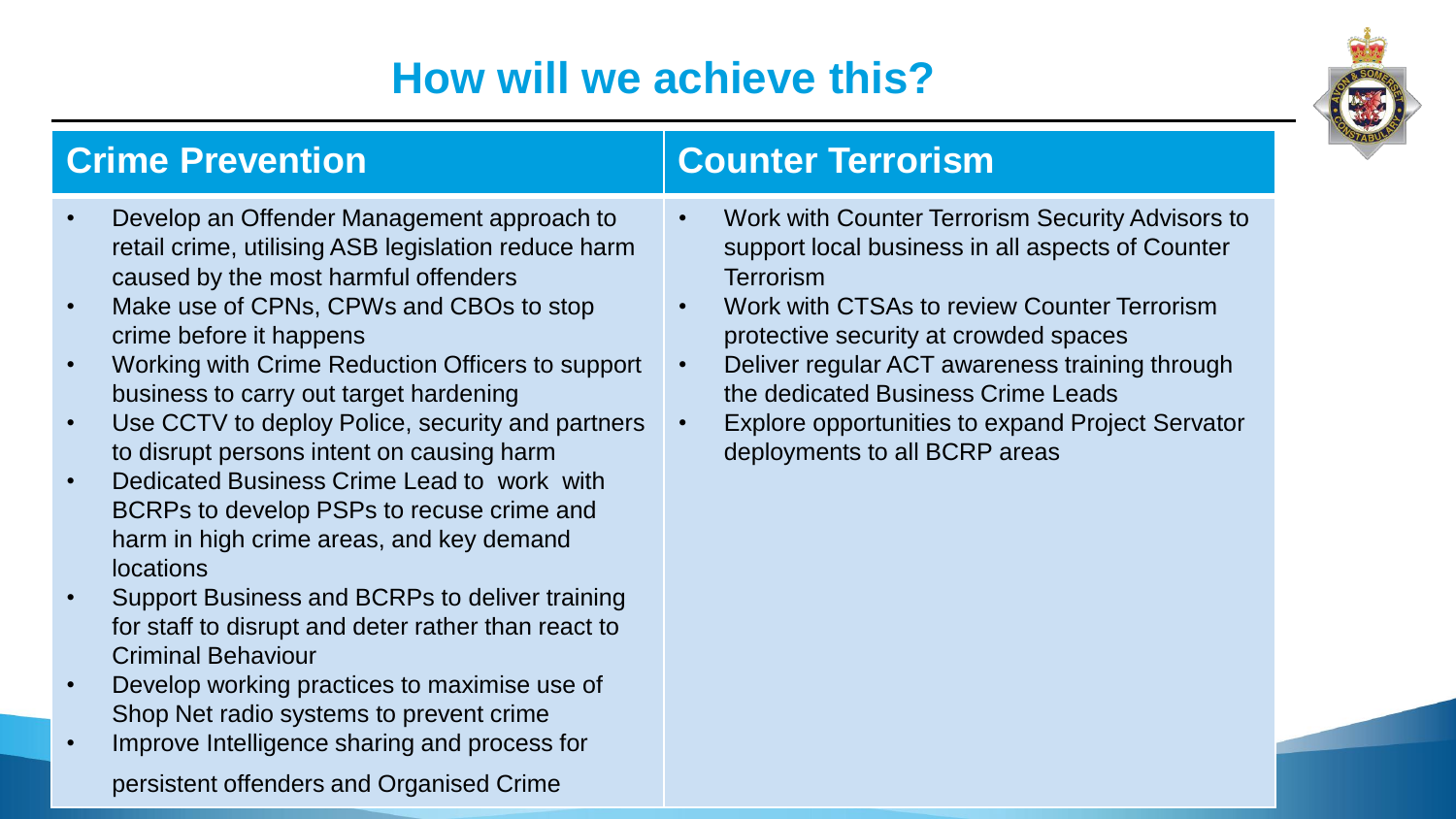

- Improve Data Recording for Business Crime, and develop through Qlik Sense apps to drive a performance framework
- Establish Data Sharing agreements with all BCRPs, creating a platform to target offenders and reduce harm
- Establish Direct Crime entry to niche, to improve Retail Crime recording
- Establish CCTV internet uploading for all Business large or small, to support more crimes being investigated to bring offenders to justice
- Manage demand at high demand locations reducing harm to victims to support constabulary demand management plans
- Build and create strong effective and sustained relationships with our Business Crime Reduction Partnerships
- Embed local businesses with in local Policing to deliver the Business Crime Plan
- Improve Business communities trust and confidence in Police to respond and investigate crime whilst supporting all business large or small